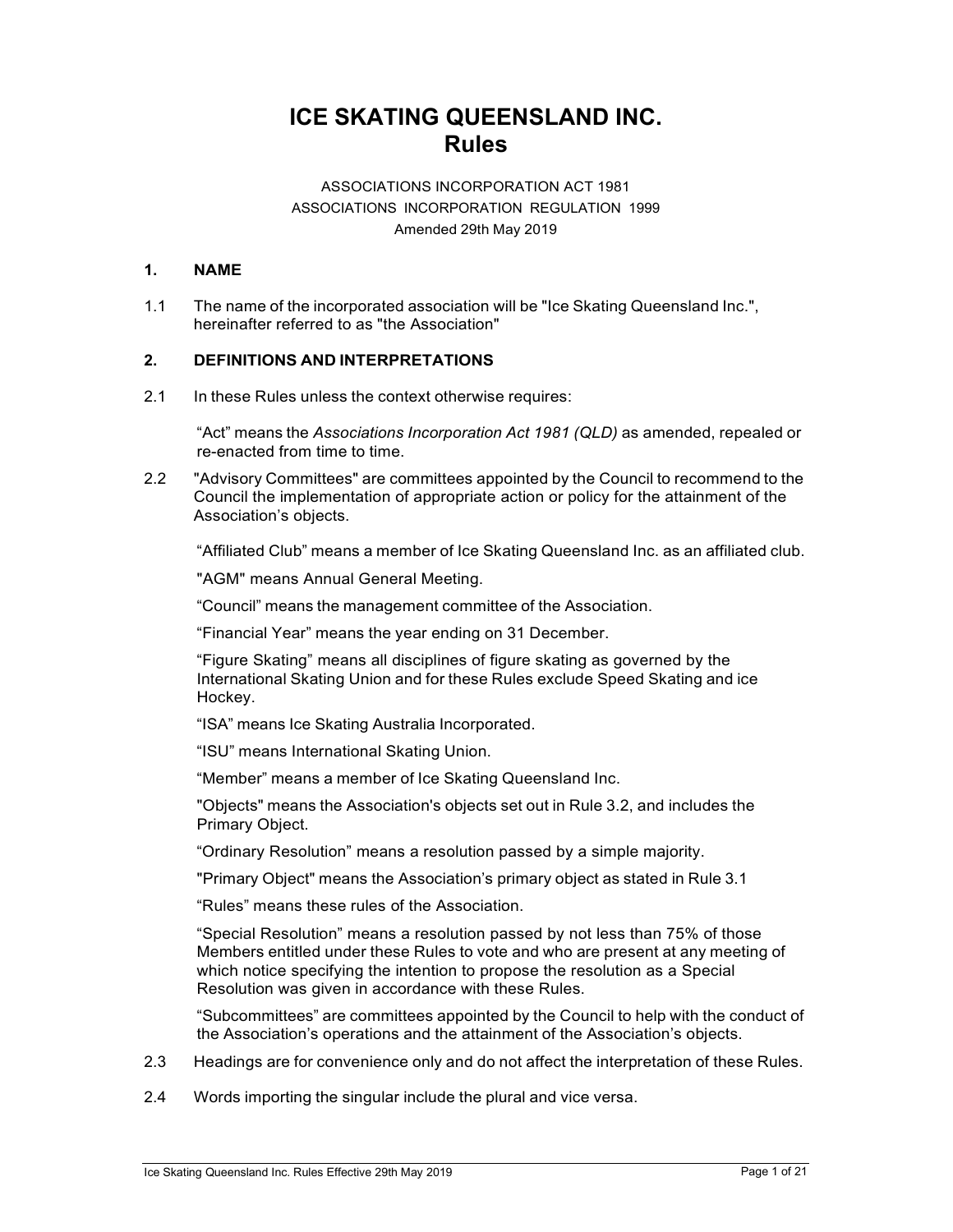2.5 Words importing the gender include all genders.

## **3. OBJECTS**

- 3.1 The Primary Object of the Association is to encourage all branches of Figure Skating.
- 3.2 The Association is the peak body for the administration of Figure Skating activities in Queensland and in addition to its Primary Object, is established for the following Objects:
	- (a) conduct championships, tests and competitions in all branches of Figure Skating;
	- (b) affiliate and otherwise liaise with ISA or its successor;
	- (c) conduct, encourage, advance, control and administer Figure Skating activities in and throughout Queensland;
	- (d) provide for the conduct, encouragement, promotion and administration of Figure Skating activities through and by various Affiliated Clubs for the mutual and collective benefits of the Members;
	- (e) act in good faith and loyalty to ensure the maintenance and enhancement of the Association and Figure Skating, its standards, quality and reputation for the collective and mutual benefit of the Members and Figure Skating;
	- (f) at all times operate with and encourage mutual trust and confidence between the Association and the Members in pursuit of these Objects;
	- (g) at all times to act on behalf of, in the interests of, and in conjunction, with the Members;
	- (h) encourage the sporting success, strength and stability of the Association and the Affiliated Clubs and to act interdependently with each Affiliated Club in pursuit of these Objects;
	- (i) ensure compliance with the Rules and by-laws as amended from time to time of ISA and ISU;
	- (j) make Queensland the leader in Figure Skating;
	- (k) apply the property and capacity of the Association towards the fulfilment and achievement of these Objects;
	- (l) collect, distribute and publish information in connection with Figure Skating;
	- (m) encourage and to the relevant extent, control state, national and international competitions and championships and the conduct of ISA tests;
	- (n) strive for governmental and public recognition of the Association, the Affiliated Clubs and Figure Skating;
	- (o) promulgate and secure uniformity in the Rules of the Affiliated Clubs as may be necessary or appropriate for the management and control of Figure Skating and related activities in Queensland;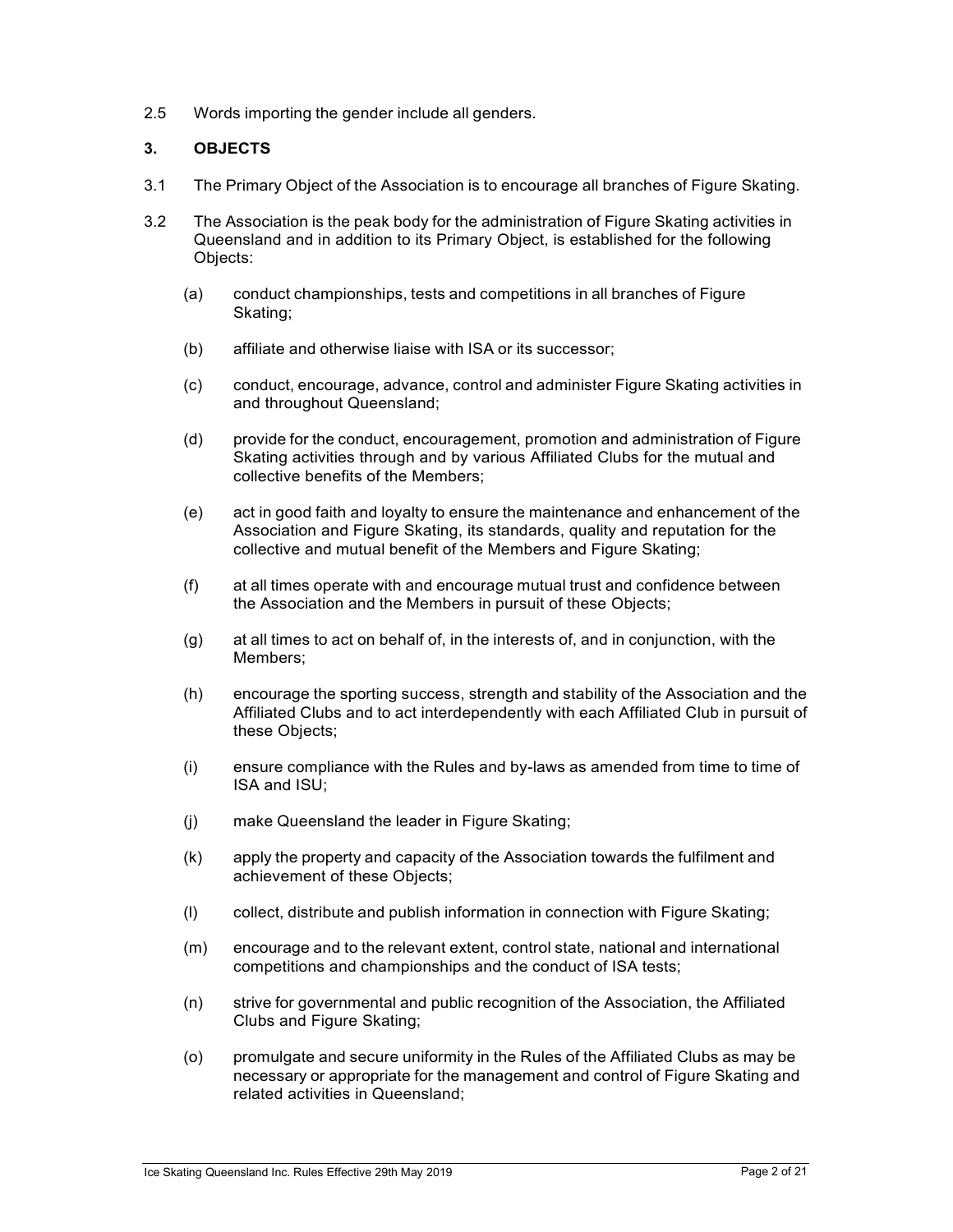- (p) through or in Association with Affiliated Clubs or other entities or of itself, encourage the health and safety of all individual Members;
- (q) encourage, preserve, foster and encourage good fellowship and friendship amongst Members;
- (r) formulate or adopt and implement appropriate policies, including in relation to Member protection, equal opportunity, health, safety, junior and senior programs and such other matters as arise from time to time as issues to be addressed in Figure Skating;
- (s) represent the interests of its Members and of Figure Skating generally in any appropriate forum.

#### **4. POWERS**

- 4.1 The Association has the powers of an individual.
- 4.2 The Association may for example:
	- (a) enter into contracts;
	- (b) acquire, hold, deal with and dispose of property;
	- (c) make charges for services and facilities it supplies;
	- (d) own and carry on the management and operation of ice skating rinks and associated services solely in furtherance of the Objects of the Association; and
	- (e) do other things necessary or convenient to be done in carrying out its affairs.
- 4.3 The Association may also issue secured and unsecured notes, debentures and debenture stock for the Association.

#### **5. CLASSES OF MEMBERS**

- 5.1 The membership of the Association shall consist of any of the following classes of members:
	- (a) Senior Members;
	- (b) Junior Members;
	- (c) Cadet Members;
	- (d) Associate Members;
	- (e) Social Members; and
	- (f) Honorary Members.
- 5.2 The number of Members in each class shall be unlimited.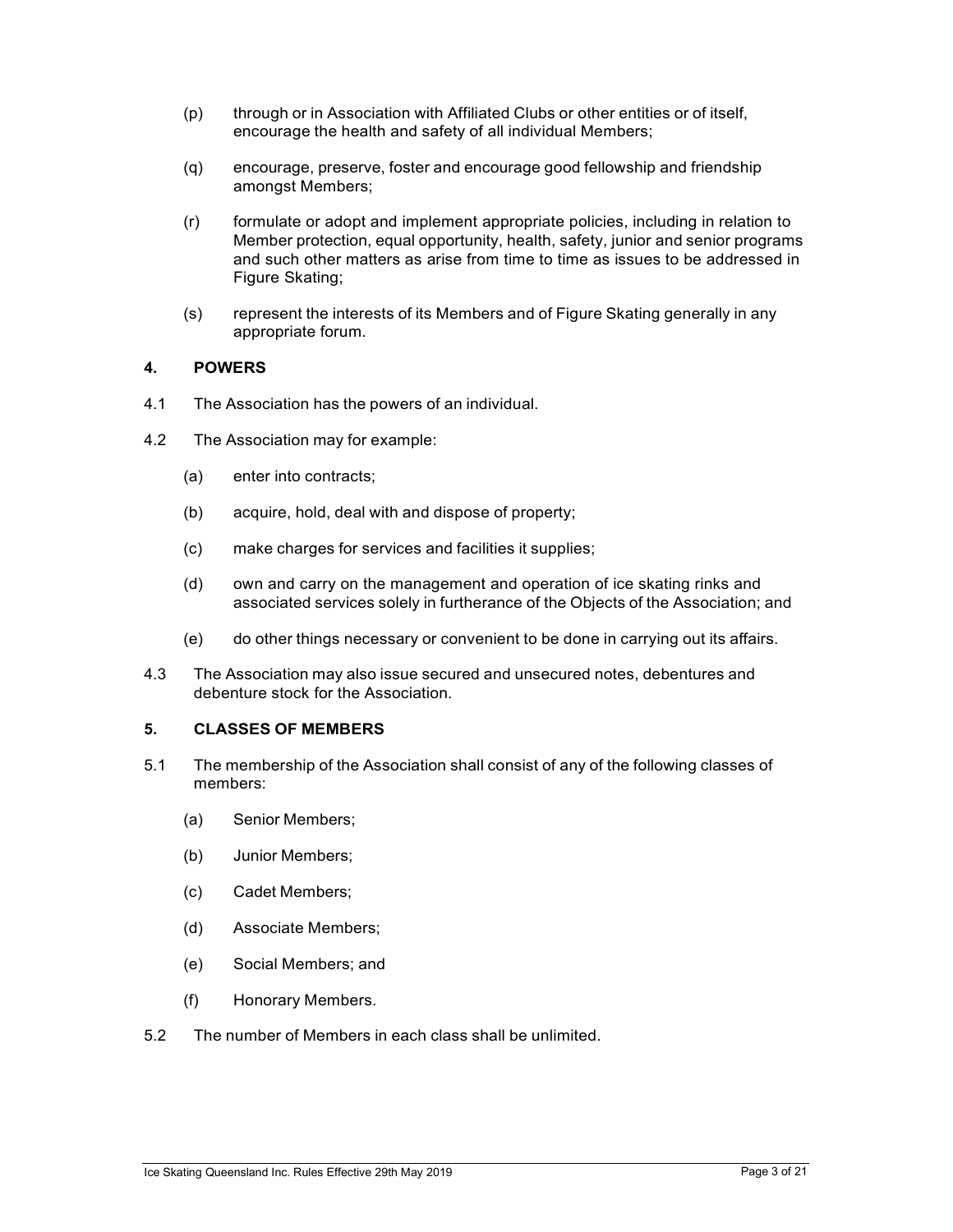## **6. MEMBERSHIP**

- 6.1 Every applicant for membership of the Association shall be proposed by one current Senior Member of the Association and seconded by another current Senior Member of the Association.
- 6.2 An application for membership must be:
	- (a) in writing;
	- (b) signed by the applicant and the applicant's proposer and seconder; and
	- (c) in the form decided by the Council.
- 6.3 All Members who actively participate in the sport by taking tests or by entering competitions shall be members of an Affiliated Club.
- 6.4 All applications for Association membership and renewals of such membership for those persons who are required to be members of an Affiliated Club in accordance with Rule 6.3 shall be submitted through the Members' respective clubs.
- 6.5 A club submitting a Member's application for new membership or membership renewal shall be deemed to be that Member's home club in the relevant branch of the sport for that membership year, unless the Association is informed in writing by both the former club and the new home club of any change.
- 6.6 A person is eligible to become a Senior Member of the Association if he/she is aged 18 years or over, and :
	- (a) has passed any Preliminary Test of ISA or its equivalent as determined by ISA procedures for overseas skaters; or
	- (b) is the parent of a current Junior Member who has passed any Preliminary Test of ISA or its equivalent; or
	- (c) is a Senior Member of the Association as at the17 day of November 2010.
- 6.7 A person is eligible to become a Junior Member of the Association if he/she is under the age of 18 years and has passed any Preliminary Test of ISA or its equivalent.
- 6.8 A person is eligible to become a Cadet Member of the Association if he/she is under the age of 18 years and has not passed any Preliminary Test of ISA or its equivalent.
- 6.9 A person is eligible to become an Associate Member of the Association if he/she is aged 18 years or over and :
	- (a) is a candidate for any Preliminary Test of ISA ; or
	- (b) seeks to enter Association competitions or championships which do not require a test entry qualification.
- 6.10 A person is eligible to become a Social Member of the Association if he/she is aged 18 years or over and is not eligible to become a Senior Member or Associate Member but supports the Primary Object of the Association.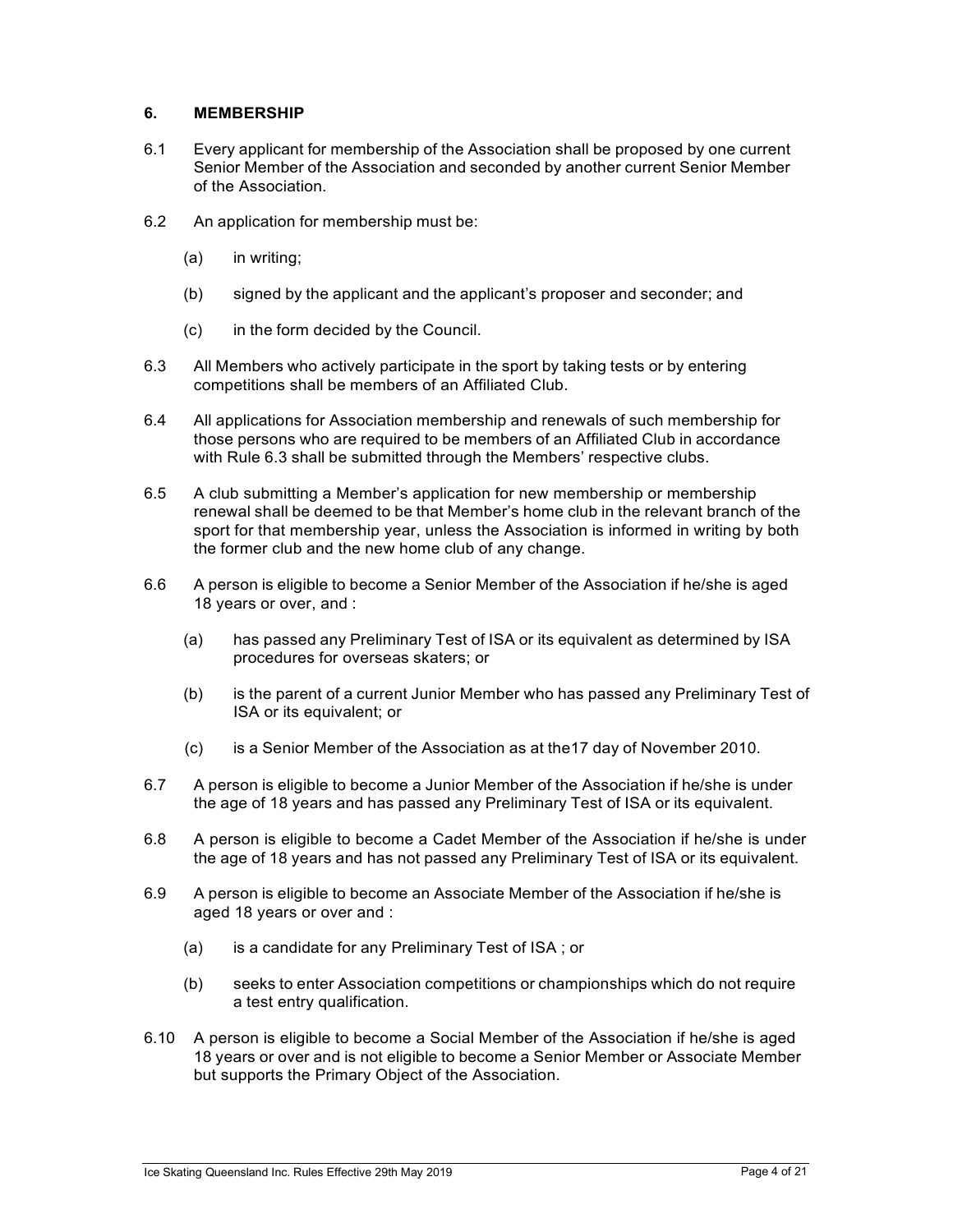6.11 Honorary Members are those members granted that status by the Council and whom the Council especially desires to honour for valuable service rendered to the Association or in the encouragement of Figure Skating.

# **7. MEMBERSHIP FEES**

- 7.1 The membership fee for each class of membership:
	- (a) is the amount decided by the Council from time to time; and
	- (b) is payable when, and in the way, the Council decides.

# **8. ADMISSION AND REJECTION OF MEMBERS**

- 8.1 The Council must consider an application for membership at the next Council meeting held after it receives:
	- (a) the application for membership;
	- (b) the appropriate membership fee for the application; and
	- (c) for Junior and Cadet membership applications, proof of age (such as a birth certificate or passport) or an ISA proof of age number.
- 8.2 The Council must ensure that, prior to or as soon as possible after the person applies to become a Member of the Association, and before the Council considers the persons application, the person is advised;
	- (a) whether or not the Association has public liability insurance; and
	- (b) if the Association has public liability insurance, the amount of insurance.
- 8.3 The Council must decide at the meeting whether to accept or reject the application.
- 8.4 In making the decision in Rule 8.3, the Council must determine whether the proposed Member is eligible under these Rules for the membership class for which she/he is applying for.
- 8.5 The Council may reject the application for membership if the Council has evidence that the proposed Member conducts himself or herself in a way considered to be injurious or prejudicial to the character or interests of the Association.
- 8.6 If the majority of the Council present at the meeting vote to accept the applicant as a Member, the applicant must be accepted as a Member for the class of membership applied for.
- 8.7 The secretary of the Association must, as soon as practicable after the Council decides to accept or reject an application, give the applicant a written notice of the decision, and if rejected, reason/s for rejection.

# **9. WHEN MEMBERSHIP ENDS**

- 9.1 A Member may resign from the Association by giving a written notice of resignation to the secretary.
- 9.2 The resignation takes effect at: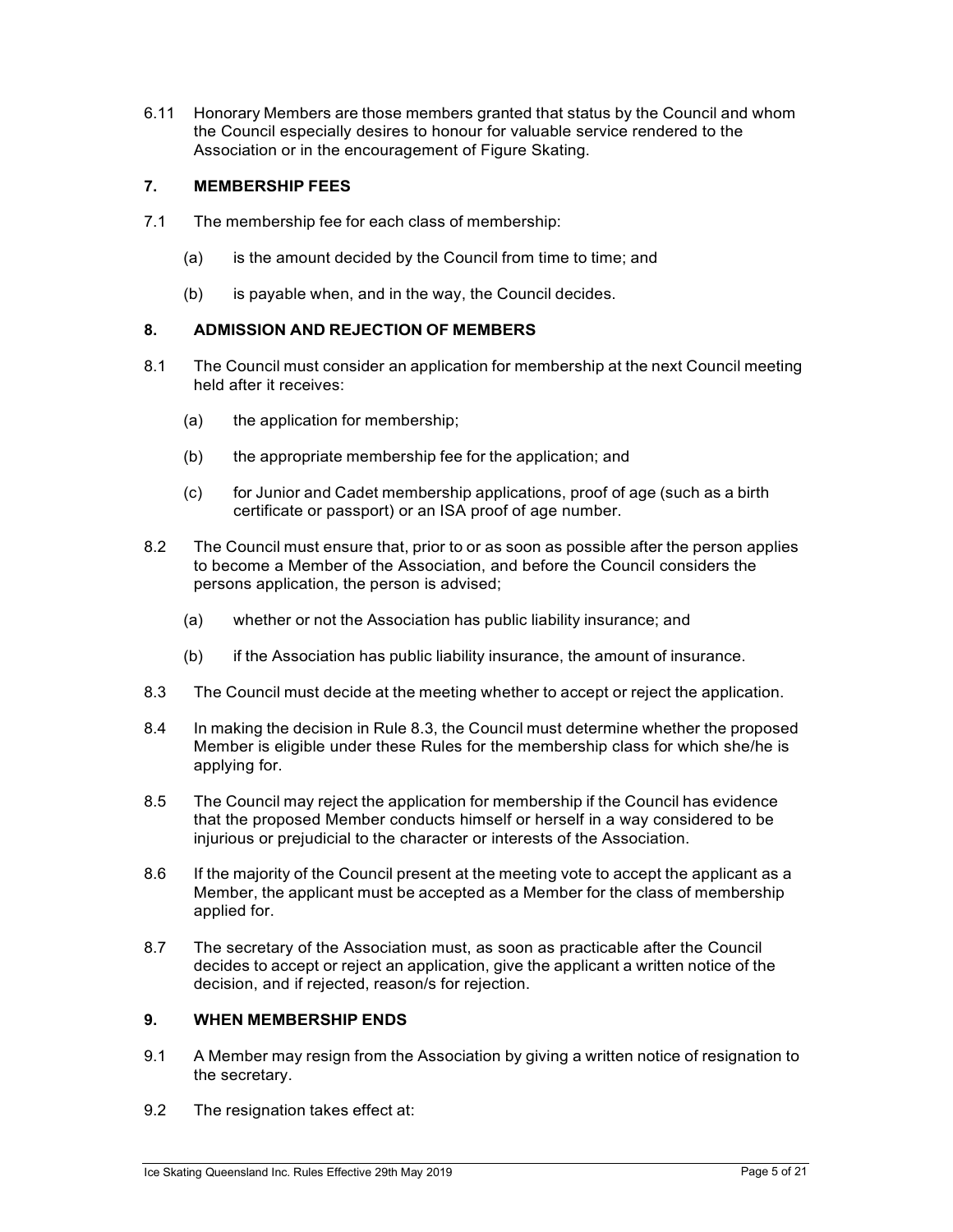- (a) the time the notice is received by the secretary; or
- $(b)$  if a later time is stated in the notice, the later time.
- 9.3 The Council may terminate a Member's membership, if the member:
	- (a) is convicted of an indictable offence;
	- (b) does not comply with the provisions of these Rules;
	- (c) conducts himself or herself in a way considered to be injurious or prejudicial to the character or interests of the Association.
- 9.4 Before the Council terminates a Member's membership, the Council must give the Member a full and fair opportunity to show why the membership should not be terminated.
- 9.5 If, after considering all representations made by the Member, the Council decides to terminate the membership, the secretary of the Council must give the Member a written notice of the decision.
- 9.6 Any Member who has not paid her/his membership fees within 2 months of the end of the Financial Year will have all rights under these Rules immediately terminated except for any right of Appeal under Rule 10.

## **10. APPEAL AGAINST REJECTION OR TERMINATION OF MEMBERSHIP**

- 10.1 A person whose application for membership has been rejected, or whose membership has been terminated, may give the secretary written notice of the person's intention to appeal against the decision.
- 10.2 A notice of intention to appeal must be given to the secretary within one month after the person receives written notice of the decision.
- 10.3 If the secretary receives a notice of intention to appeal, the secretary must, within one month after receiving the notice, call a general meeting to decide the appeal.

## **11. GENERAL MEETING TO DECIDE APPEAL**

- 11.1 The general meeting to decide an appeal must be held within three months after the secretary receives the notice of intention to appeal.
- 11.2 At the meeting the Applicant must be given a full and fair opportunity to show why the application should not be rejected or the membership should not be terminated.
- 11.3 Also, the Council and the members of the Council who rejected the application or terminated the membership must be given a full and fair opportunity to show why the application should be rejected or the membership should be terminated.
- 11.4 An appeal must be decided by a majority of the Members present and eligible to vote at the meeting.
- 11.5 If a person whose application for membership has been rejected does not appeal against the decision within one month after receiving written notice of the decision, or the person appeals but the appeal is unsuccessful, the secretary must, as soon as practicable, refund the membership fee paid by the person.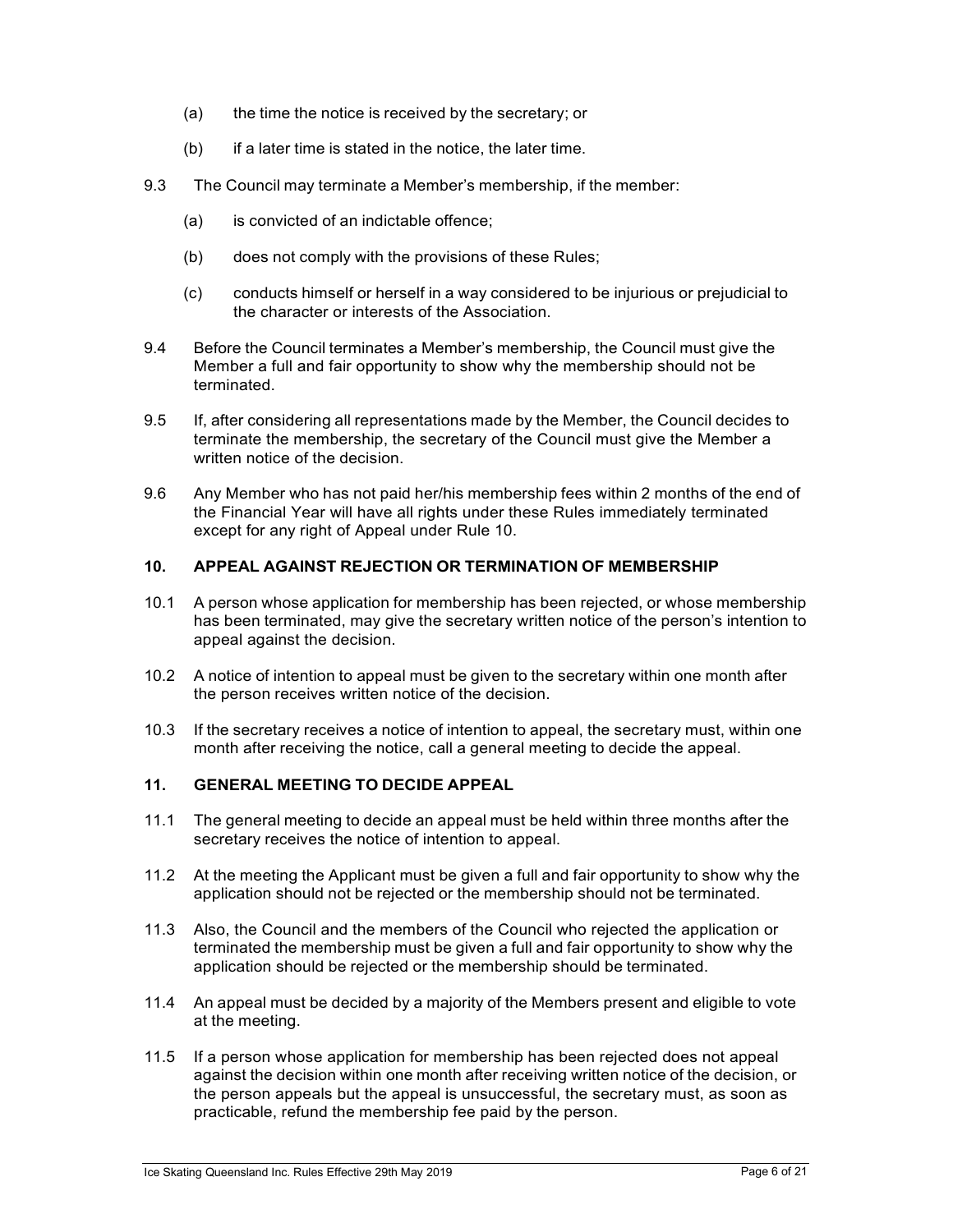11.6 Council is not required to consider any subsequent application for membership from a person who fails to appeal against the decision to reject membership or who unsuccessfully appeals the decision.

# **12. REGISTER OF MEMBERS**

- 12.1 The Council must keep a register of Members of the Association.
- 12.2 The register must include the following particulars for each Member:
	- (a) the full name of the Member;
	- (b) the postal or residential address of the Member;
	- (c) the date of admission as a Member;
	- (d) the date of death or date of resignation of the Member;
	- (e) details about the termination or reinstatement of membership;
	- (f) any other particulars the Council or the Members at a general meeting decide.
- 12.3 The register must be open for inspection by Members of the Association at all reasonable times.
- 12.4 A Member must contact the secretary to arrange an inspection of the register.
- 12.5 The Council may, on the application of a Member of the Association, withhold information about the Member (other than the Member's full name) from the register available for inspection, if the Council has reasonable grounds for believing the disclosure of the information would put the Member at risk of harm.

## **13. PROHIBITION ON USE OF INFORMATION ON REGISTER OF MEMBERS**

- 13.1 A Member of the Association must not:
	- (a) use information obtained from the register of Members of the Association to contact, or send material to, another Member of the Association for the purpose of advertising for political, religious, charitable or commercial purposes; or
	- (b) disclose information obtained from the register to someone else, knowing that the information is likely to be used to contact, or send material to, another Member of the Association for the purpose of advertising for political, religious, charitable or commercial purposes.
- 13.2 Rule 13.1 does not apply if the use or disclosure of the information is approved by the Association.

# **14. APPOINTMENT OR ELECTION OF SECRETARY**

- 14.1 The secretary must be an individual residing in Queensland, or in another State but not more than 65km from the Queensland border, who is:
	- (a) a Senior Member of the Association elected by the Association as secretary; or
	- (b) any of the following persons appointed by the Council as secretary: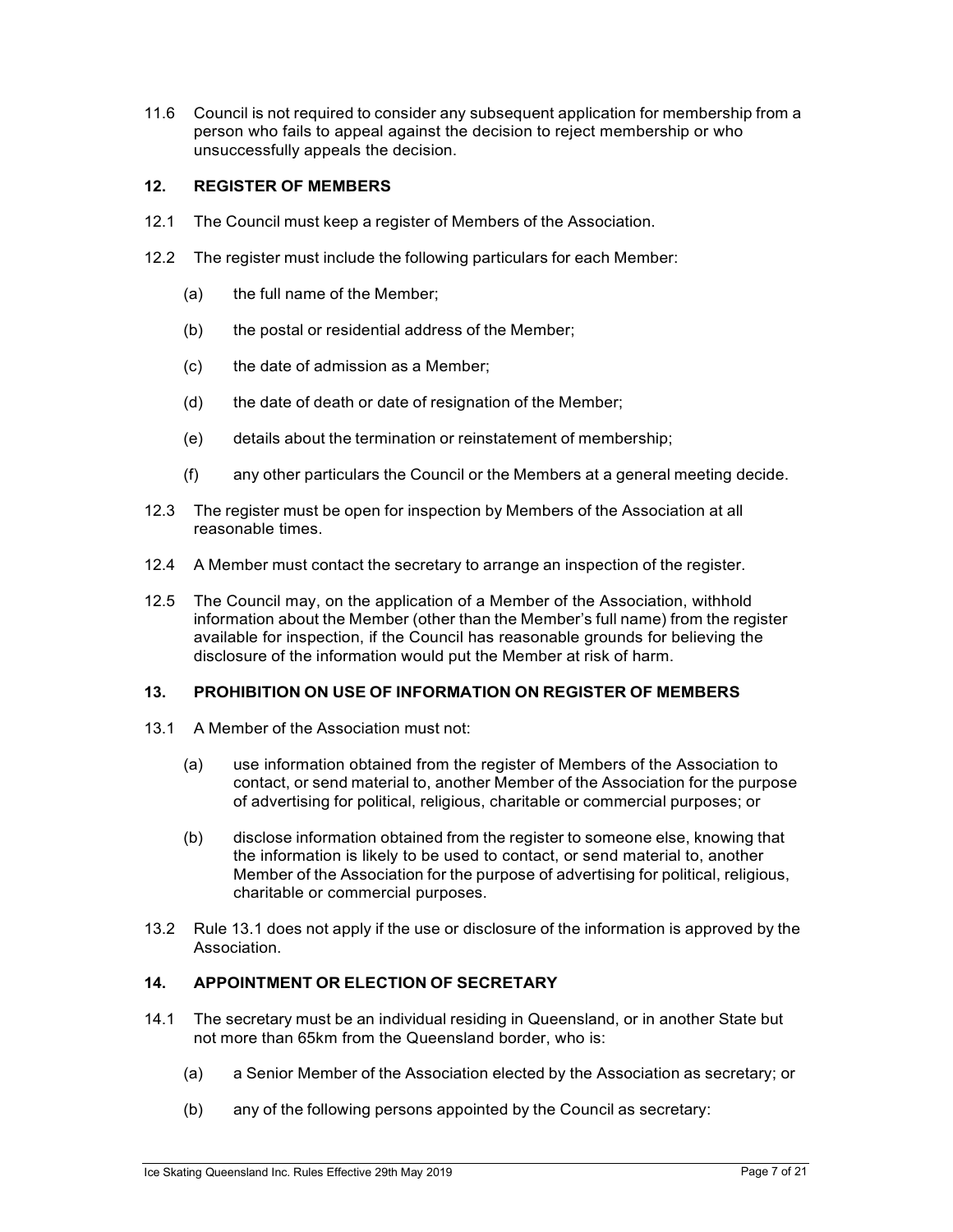- (i) a member of the Association's Council;
- (ii) another Senior Member of the Association;
- (iii) another person.
- 14.2 If a vacancy happens in the office of secretary, the members of the Council must ensure a secretary is appointed or elected for the Association within 1 month after the vacancy happens.
- 14.3 If the Council appoints a person mentioned in Rule 14.1(b)(iii) as secretary, the person does not become a member of the Council.
- 14.4 The Council may at any time remove a person appointed by the Council as the secretary under this Rule.

#### **15. FUNCTIONS OF SECRETARY**

- 15.1 The secretary's functions include, but are not limited to:
	- (a) calling meetings of the Association, including preparing notices of a meeting and of the business to be conducted at the meeting, with the approval of the president of the Association;
	- (b) keeping minutes of each meeting;
	- (c) keeping copies of all correspondence and other documents relating to the Association; and
	- (d) maintaining the register of Members of the Association.

## **16. MEMBERSHIP OF COUNCIL**

- 16.1 The Council of the Association consists of a president, treasurer and three to six other Senior Members (known as 'Councillors') of the Association who Senior Members elect at a general meeting.
- 16.2 A member of the Council, other than a secretary appointed by the Council under Rule 14.1(b)(iii), must be a Senior Member of the Association.

# **17. ELECTING THE COUNCIL**

- 17.1 Once elected at an AGM, a member of the Council shall hold office for two years subject to Rules 17.2 and 17.4.
- 17.2 At the next AGM of the Association after the adoption of these Rules, half the members of the Council, namely the president and three Councillors, must retire from office, but shall be eligible upon nomination for re-election. The remaining members of the Council, shall continue in office and retire from office at the following AGM, but shall be eligible upon nomination for re-election. Each half of the Council shall continue to retire in an alternate manner at subsequent AGM's, but shall be eligible upon nomination for re-election.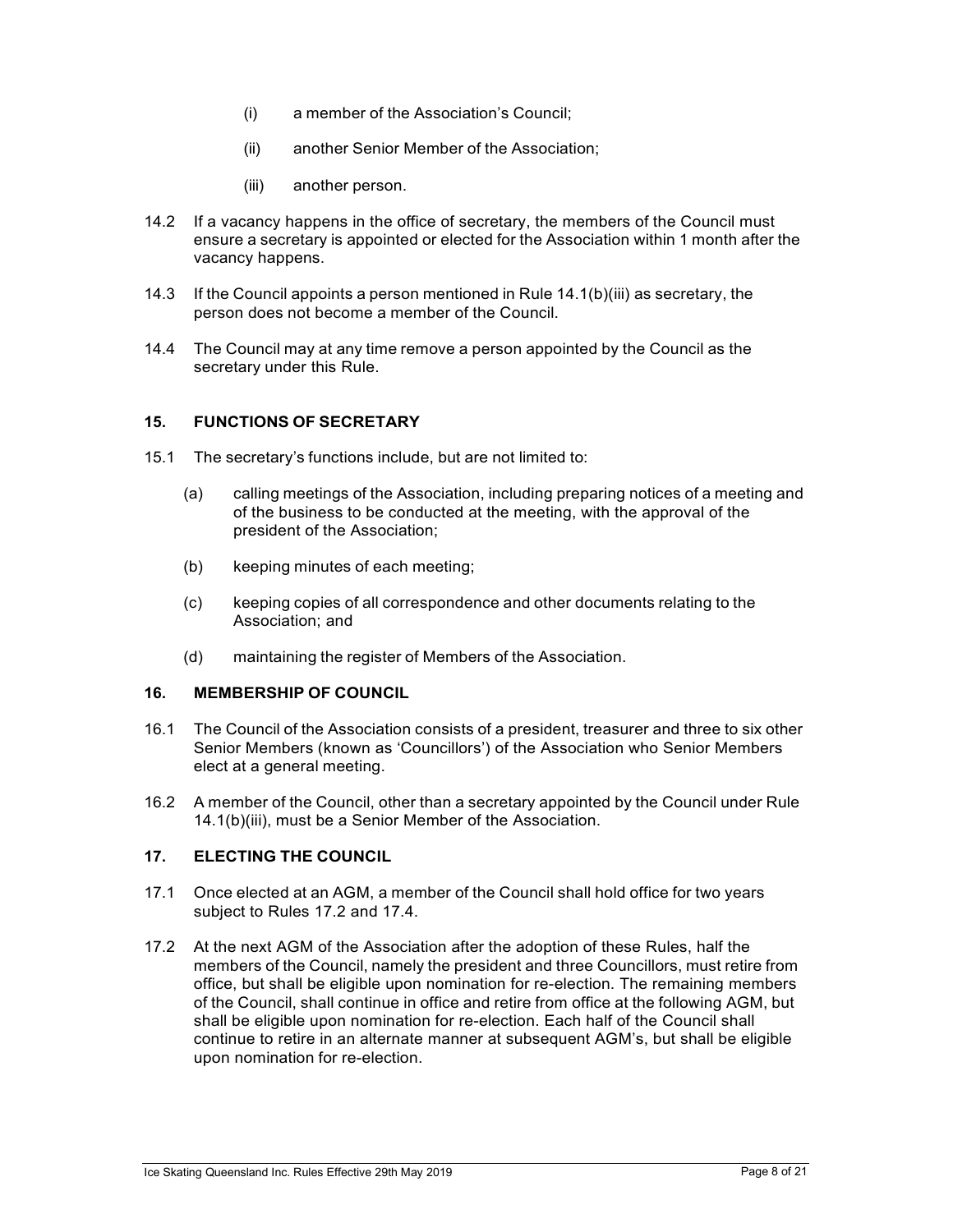- 17.3 The term of all Council members shall continue until the end of the AGM in the year in which their term expires.
- 17.4 On adoption of these Rules, the initial term of office shall be until the next AGM for the president and the three Councillors with the fewest number of votes at the previous AGM.
- 17.5 The pattern of 2 year terms of Council members with a specific half retiring at each subsequent AGM shall continue, regardless of interim vacancies, retirements and reelections at special general meetings. For example, a member elected to Council by special general meeting would retire at the AGM when that Council position was next due to retire.
- 17.6 A person may be a candidate for a Council position only if the person:
	- (a) is a Senior Member of the Association; and
	- (b) is not ineligible to be elected as a member under section 61A of the Act.
- 17.7 The Council must ensure that, before a candidate is elected as a member of the Council, the candidate is advised:
	- (a) whether or not the Association has public liability insurance; and
	- (b) if the Association has public liability insurance, the amount of the insurance.
- 17.8 Nominations for all Council positions, shall be as follows:
	- (a) any 2 Senior Members of the Association may nominate another Senior Member (the *candidate*) to serve as a member of the Council;
	- (b) the nomination must be:
		- (i) in writing;
		- (ii) on the form prescribed by Council;
		- (iii) signed by the candidate and the Senior Members who nominated him or her; and
		- (iv) given to the secretary at least 14 days before the AGM at which the election is to be held,
- 17.9 For at least 7 days immediately preceding the AGM, a list of the candidates' names in alphabetical order, with the names of the Members who nominated each candidate, must be posted in a conspicuous place in all ice rinks within the jurisdiction of the Association and on the official Association website.
- 17.10 If, at the start of the meeting, there are not enough candidates nominated, nominations may be taken from the floor of the meeting.
- 17.11 In any year in which the president of the Association is not up for election the president provided he or she is present at the AGM shall chair the meeting during the election of council. The president remains entitled to vote in the election.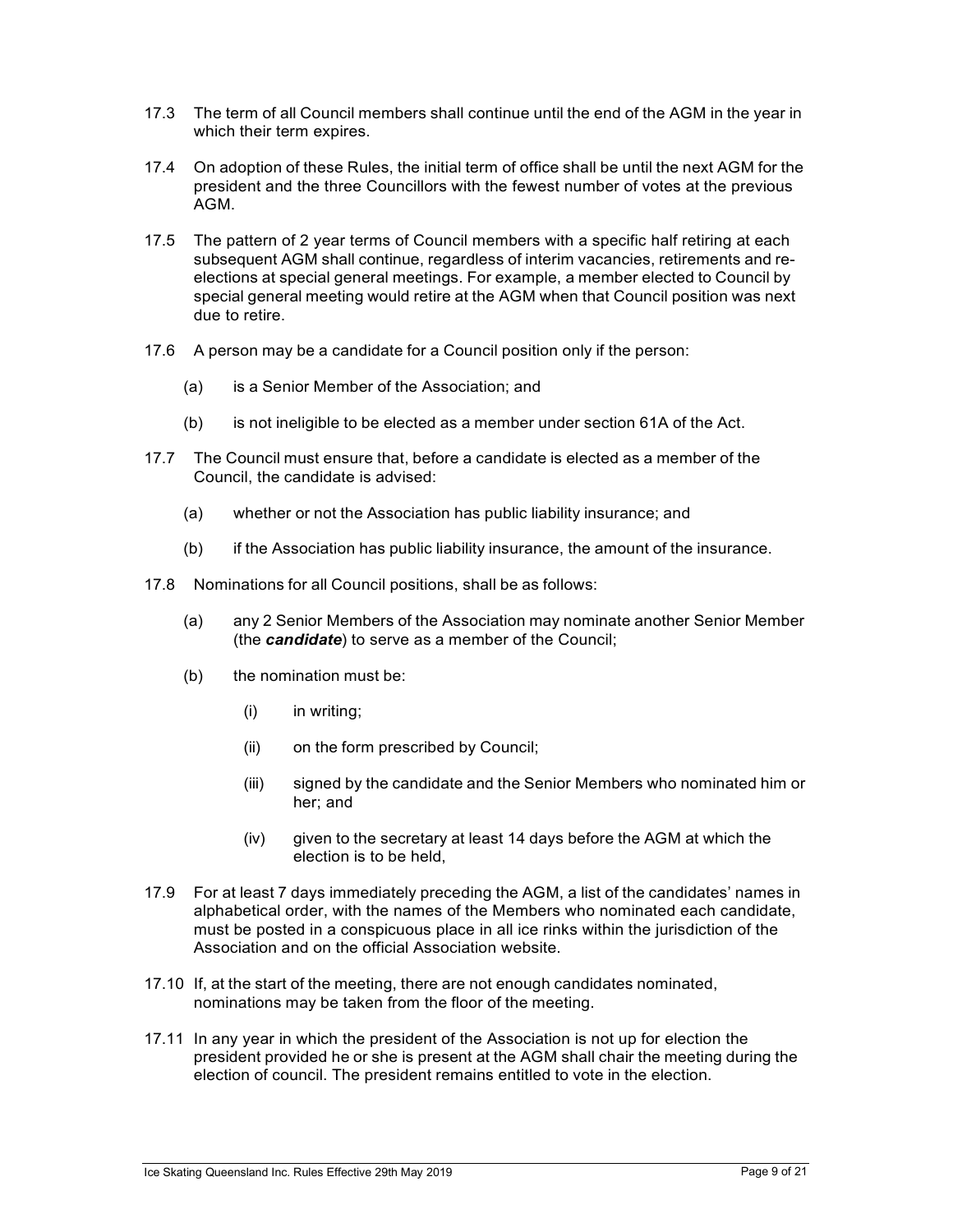- 17.12 Should the president be up for election or not present at the AGM the chair of the meeting during the election shall be a Senior Member present at the meeting elected by a majority of Members present. The Chairperson so elected is entitled to vote in the election.
- 17.13 If the number of nominations exceeds the number of vacancies to be filled, balloting lists must be prepared containing the names of the candidates in alphabetical order and a secret ballot shall be taken;
	- (a) each Senior Member of the Association present and eligible to vote at the AGM may vote for 1 candidate for each vacant position of President, Treasurer and Secretary (if the Secretary is not to be appointed by the Council under Rule 14.1 (b)); and
	- (b) each Senior Member of the Association present and eligible to vote at the AGM may vote for a maximum of 1 candidate for each vacant position as Councillor.
	- (c) The chairperson shall appoint no less than 2 Senior Members to conduct the secret ballot in the way the chairperson decides.
	- (d) The result of the secret ballot as declared by the chairperson shall determine the election of council
- 17.14 In the event that the election for any position on council results in a tied vote, a second ballot shall be immediately conducted for the position for which the vote was tied.
- 17.15 If following the second ballot the vote is still tied, the chairperson shall determine the outcome of the vote by chance.

#### **18. RESIGNATION, REMOVAL OR VACATION OF OFFICE OF COUNCIL MEMBER**

- 18.1 A member of the Council may resign from the Council by giving written notice of resignation to the secretary.
- 18.2 The resignation takes effect at:
	- (a) the time the notice is received by the secretary; or
	- $(b)$  if a later time is stated in the notice, the later time.
- 18.3 A Member may be removed from office at a general meeting of the Association if a majority of the Members present and eligible to vote at the meeting vote in favour of removing the Member.
- 18.4 Before a vote of Members is taken about removing the Member from office, the Member must be given a full and fair opportunity to show cause, why he or she should not be removed from office.
- 18.5 A Member has no right of appeal against the Member's removal from office under this Rule.
- 18.6 A Member immediately vacates the office in the circumstances mentioned in section 64(2) of the Act.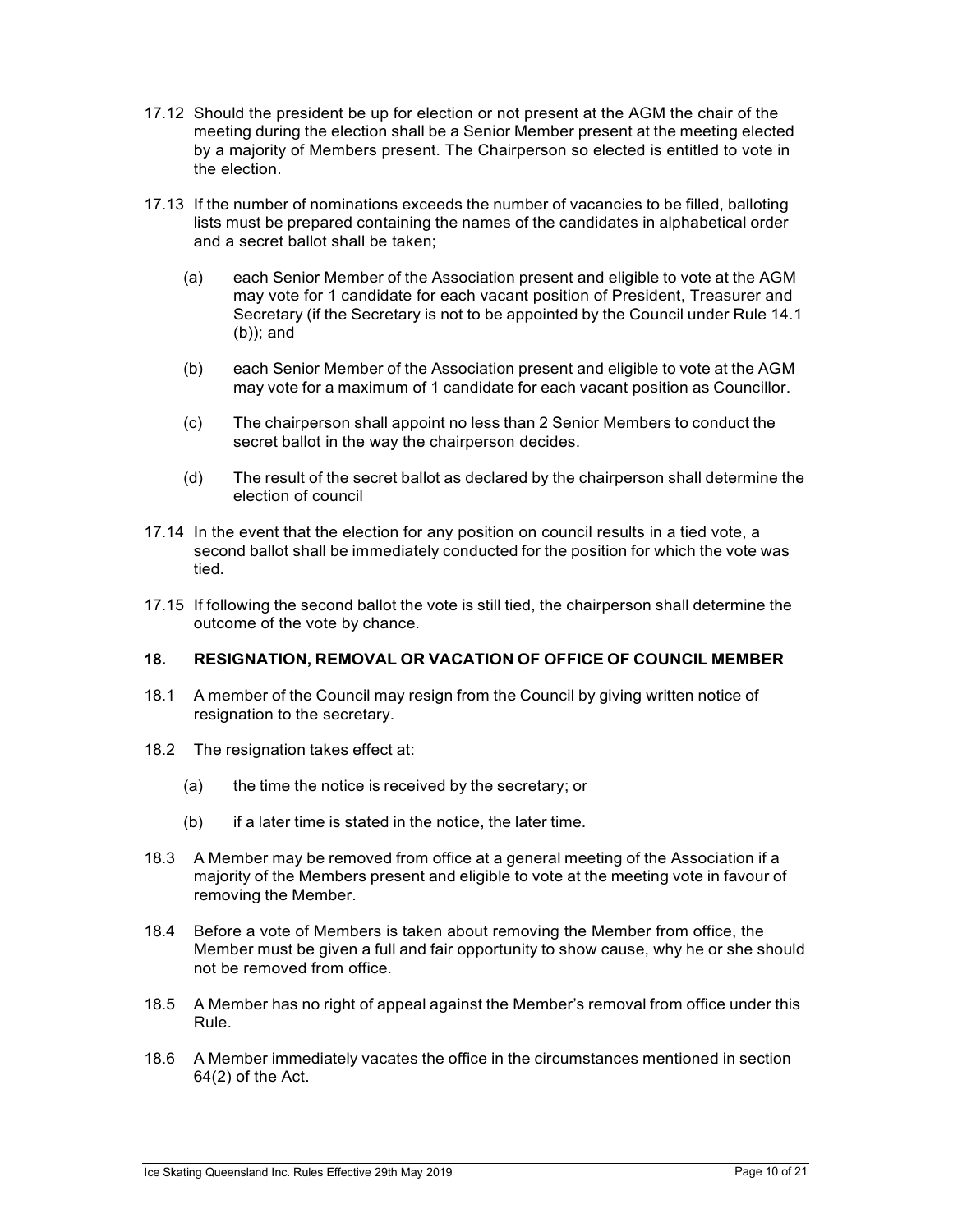# **19. VACANCIES ON COUNCIL**

- 19.1 The continuing members of the Council may act despite a casual vacancy on the Council.
- 19.2 If a casual vacancy happens on the Council, the continuing members of the Council must ensure the vacancy is filled within 6 weeks after the vacancy happens.
- 19.3 If there is a casual vacancy on Council, the Council must meet and appoint a person who is a Senior Member to fill the vacancy and the person so appointed holds office, subject to these Rules, until the next Annual General Meeting when that particular Council position was next due to retire. The Council may call for nominations to fill the casual vacancy from the floor of any General Meeting, or by way of notice to members.
- 19.4 However, if the number of Councillors is less than the number fixed under Rule 22.1 as a quorum of the Council, the continuing members may act only to call a general meeting of the Association.
- 19.5 In this Rule *casual vacancy,* on the Council, means a vacancy that happens when an elected member of the Council resigns, dies or otherwise stops holding office.

# **20. FUNCTIONS OF THE COUNCIL**

- 20.1 Subject to these Rules or a resolution of the Senior Members of the Association carried at a general meeting, the Council has the general control and management of the administration of the affairs, property and funds of the Association.
- 20.2 The Council has authority to interpret the meaning of the Rules and any matter relating to the Association on which the Rules are silent, but any interpretation must have regard to the Act, including any regulation made under the Act.
- 20.3 The Council may exercise the powers of the Association for the furtherance of the Objects, including, but not limited to:
	- (a) borrow, raise or secure the payment of amounts in a way the members of the Council decide;
	- (b) secure the amounts mentioned in paragraph (a) or the payment or performance of any debt, liability, contract, guarantee or other engagement incurred or to be entered into by the Association in any way, including by the issue of debentures (perpetual or otherwise) charged upon the whole or part of the Association's property, both present and future;
	- (c) purchase, redeem or pay off any securities issued;
	- (d) borrow amounts from Members and pay interest on the amounts borrowed;
	- (e) mortgage or charge the whole or part of its property;
	- (f) issue debentures and other securities, whether outright or as security for any debt, liability or obligation of the Association;
	- (g) provide and pay off any securities issued; and
	- (h) invest in a way the members of the Council may from time to time decide.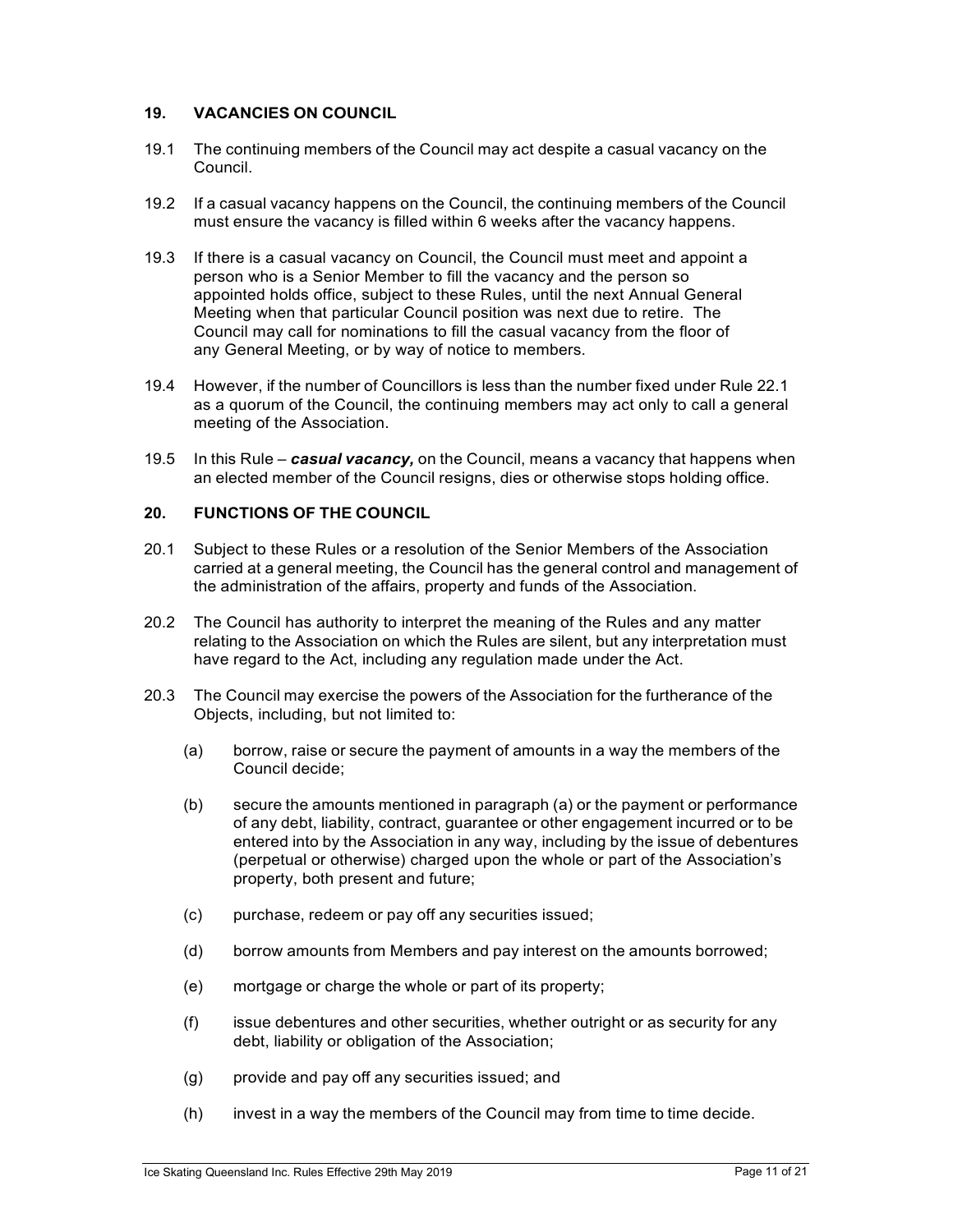- 20.4 For Rule 20.3(d), the rate of interest must not be more than the current rate being charged for overdrawn accounts on money lent (regardless of the term of the loan) by:
	- (a) the financial institutions for the Association; or
	- (b) if there is more than one financial institution for the Association, the financial institution nominated by the Council.

# **21. MEETINGS OF COUNCIL**

- 21.1 Subject to this Rule, the Council may meet and conduct its proceedings as it considers appropriate.
- 21.2 The Council must meet at least once every 2 months to exercise its functions, and where practicable monthly.
- 21.3 The Council must decide how a meeting is to be called.
- 21.4 Notice of a meeting is to be given in the way decided by the Council.
- 21.5 The Council may hold meetings, or permit a council member to take part in its meetings, by using any technology that reasonably allows the member to hear and take part in discussions as they happen.
- 21.6 A council member who participates in the meeting as mentioned in Rule 21.5 is taken to be present at the meeting.
- 21.7 A question arising at a Council meeting is to be decided by a majority vote of Members of the Council present at the meeting and, if the votes are equal, the question is decided in the negative.
- 21.8 A member of the Council must not vote on a question about a contract or proposed contract with the Association if the member has an interest in the contract or proposed contract and, if the member does vote, the member's vote must not be counted.
- 21.9 The president is to preside as chairperson at a Council meeting.
- 21.10 If there is no president or if the president is not present within 10 minutes after the time fixed for a Council meeting, the members may choose one of their number to preside as chairperson at the meeting.

# **22. QUORUM FOR, AND ADJOURNMENT OF COUNCIL MEETINGS**

- 22.1 At a Council meeting, more than 50% of the Members elected to the Council as at the close of the last general meeting of the Members form a quorum.
- 22.2 If there is no quorum within 30 minutes after the time fixed for a Council meeting called on the request of members of the Council, the meeting lapses.
- 22.3 If there is no quorum within 30 minutes after the time fixed for a Council meeting called other than on the request of the members of the Council, or in the event a failure in communications prevents Rule 21.5 from being satisfied by a quorum of Council members and the issue is not resolved within 15 minutes from the interruption of the meeting then:
	- (a) the meeting is to be adjourned for at least 1 day; and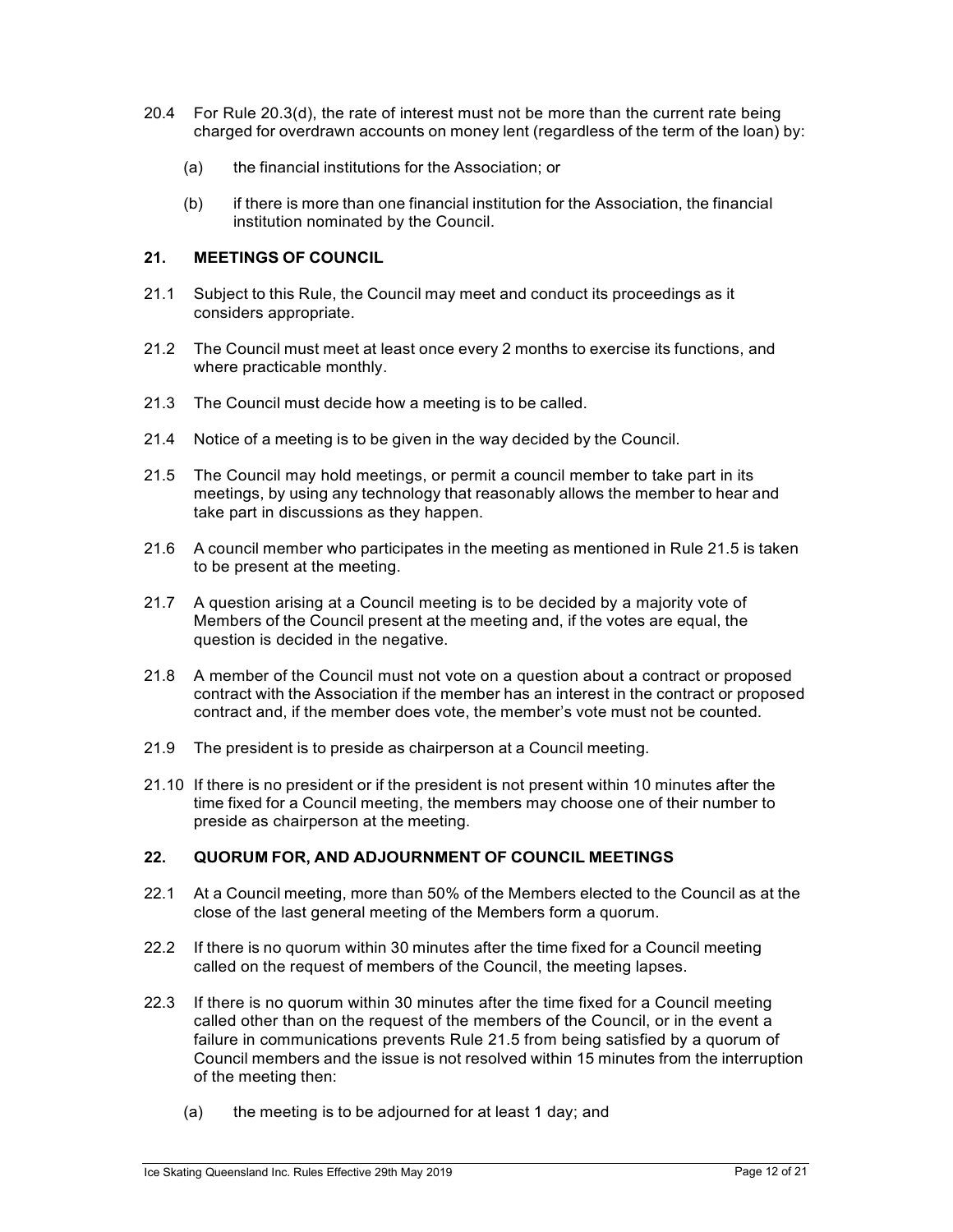- (b) the members of the Council who are present are to decide the day, time and place of the adjourned meeting.
- 22.4 If the meeting is adjourned in accordance with Rule 22.3, the secretary must notify all Council members within 12 hours of the adjournment.
- 22.5 If, at an adjourned meeting mentioned in Rule 22.3 there is no quorum within 30 minutes after the time fixed for the meeting, the meeting lapses.

#### **23. SPECIAL MEETING OF COUNCIL**

- 23.1 If the secretary receives a written request signed by at least 33% of the members of the Council, the secretary must call a special meeting of the Council by giving each member of the Council notice of the meeting within 2 days after the secretary receives the request.
- 23.2 If the secretary is unable or unwilling to call the special meeting, the president must call the meeting.
- 23.3 A request for a special meeting must state:
	- (a) why the special meeting is called; and
	- (b) the business to be conducted at the meeting.
- 23.4 A notice of a special meeting must state:
	- (a) the day, time and place of the meeting; and
	- (b) the business to be conducted at the meeting.
- 23.5 A special meeting of the Council must be held within 5 days after notice of the meeting is given to the members of the Council.
- 23.6 Observers may attend a Special Meeting with the prior written approval of the Council

#### **24. MINUTES OF COUNCIL MEETINGS**

- 24.1 The secretary must ensure full and accurate minutes of all material questions, matters, resolutions and other proceedings of each Council meeting are entered in a minute book or recorded electronically.
- 24.2 To ensure the accuracy of the minutes, the minutes of each Council meeting must be:
	- (a) approved by the Council at the next meeting; and
	- (b) the minutes of each Council meeting must be signed by the chairperson of the meeting, or the chairperson of the next Council meeting, verifying their accuracy.

## **25. COMMITTEES**

- 25.1 The Council may appoint Subcommittees consisting of Members of the Association considered appropriate by the Council.
- 25.2 The Council may appoint Advisory Committees consisting of Members of the Association considered appropriate by the Council.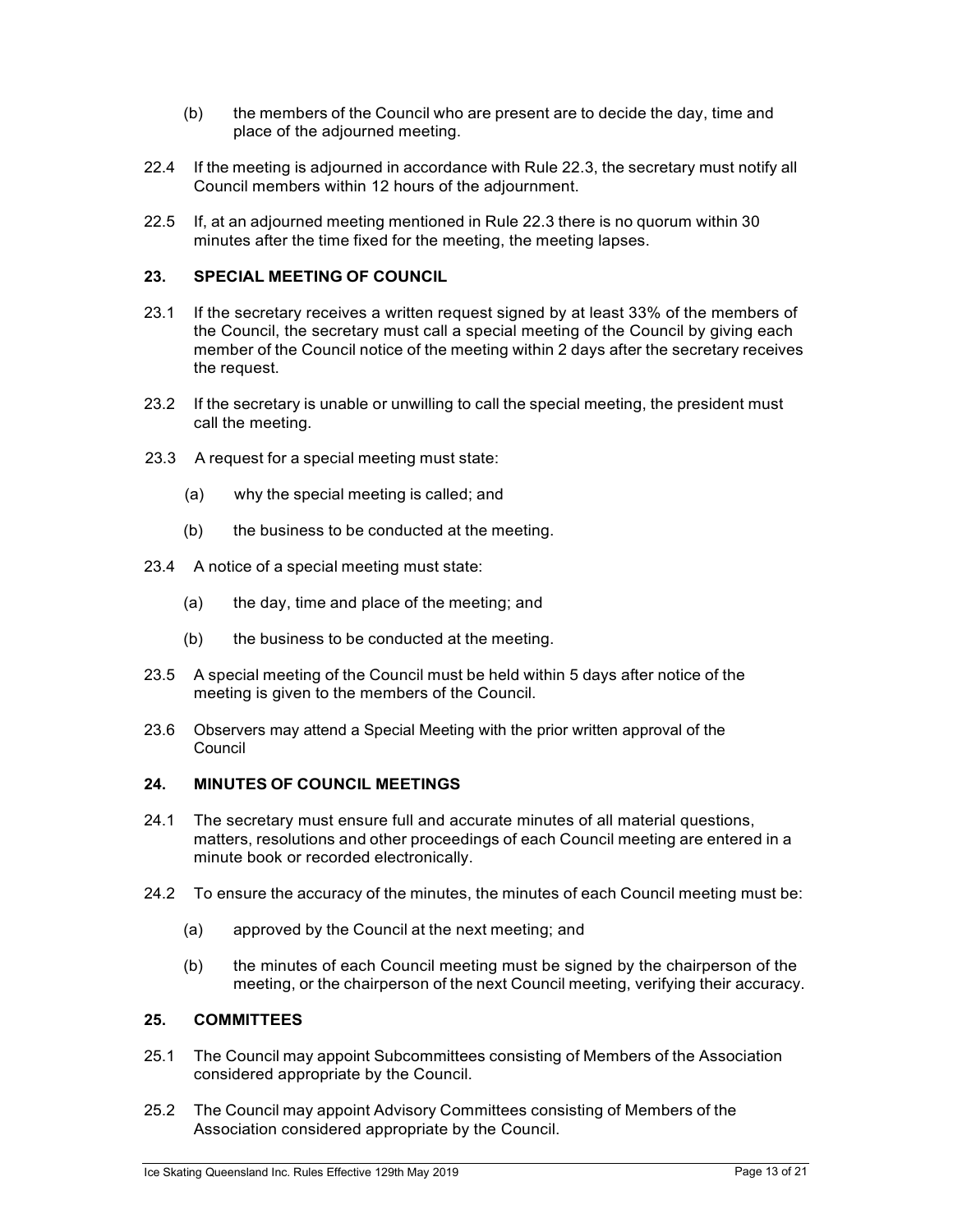- 25.3 A member of a Subcommittee and/or Advisory Committee who is not a member of the Council is not entitled to vote at a Council meeting.
- 25.4 A Subcommittee and/or Advisory Committee may elect a chairperson of its meetings.
- 25.5 If a chairperson is not elected, or if the chairperson is not present within 10 minutes after the time fixed for a meeting, the Members present may choose one of their number to be chairperson of the meeting.
- 25.6 A Subcommittee and/or Advisory Committee may meet and adjourn as it considers appropriate.
- 25.7 A question arising at a Subcommittee meeting and/or Advisory Committee meeting is to be decided by a majority vote of the Members present at the meeting and, if the votes are equal, the question is decided in the negative.

# **26. ACTS NOT AFFECTED BY DEFECTS OR DISQUALIFICATIONS**

- 26.1 An act performed by the Council, a Subcommittee or a person acting as a member of the Council is taken to have been validly performed.
- 26.2 Rule 26.1 applies even if the act was performed when:
	- (a) there was a defect in the appointment of a member of the Council, Subcommittee, Advisory Coordinator, Advisory Committee member or person acting as a member of the Council; or
	- (b) a Council member, Subcommittee member, Advisory Coordinator, Advisory Committee member or person acting as a member of the Council was disqualified from being a member.

# **27. RESOLUTIONS OF COUNCIL WITHOUT MEETING**

- 27.1 A written resolution signed by a majority of members of the Council, which has been sent to all members of the Council, is as valid and effectual as if it had been passed at a Council meeting that was properly called and held.
- 27.2 A resolution mentioned in Rule 27.1 may consist of several documents in like form, each signed by 1 or more members of the Council.

#### **28. ANNUAL GENERAL MEETINGS**

- 28.1 The AGM of the Association must be held:
	- (a) at least once each year; and
	- (b) within 6 months after the end date of the Association's reportable Financial Year.

# **29. BUSINESS TO BE CONDUCTED AT ANNUAL GENERAL MEETING**

- 29.1 The following business must be conducted at each AGM of the Association:
	- (a) tabling of the minutes from general meetings held during the previous year;
	- (b) receiving the Association's financial statement, and audit report, for the last reportable financial year;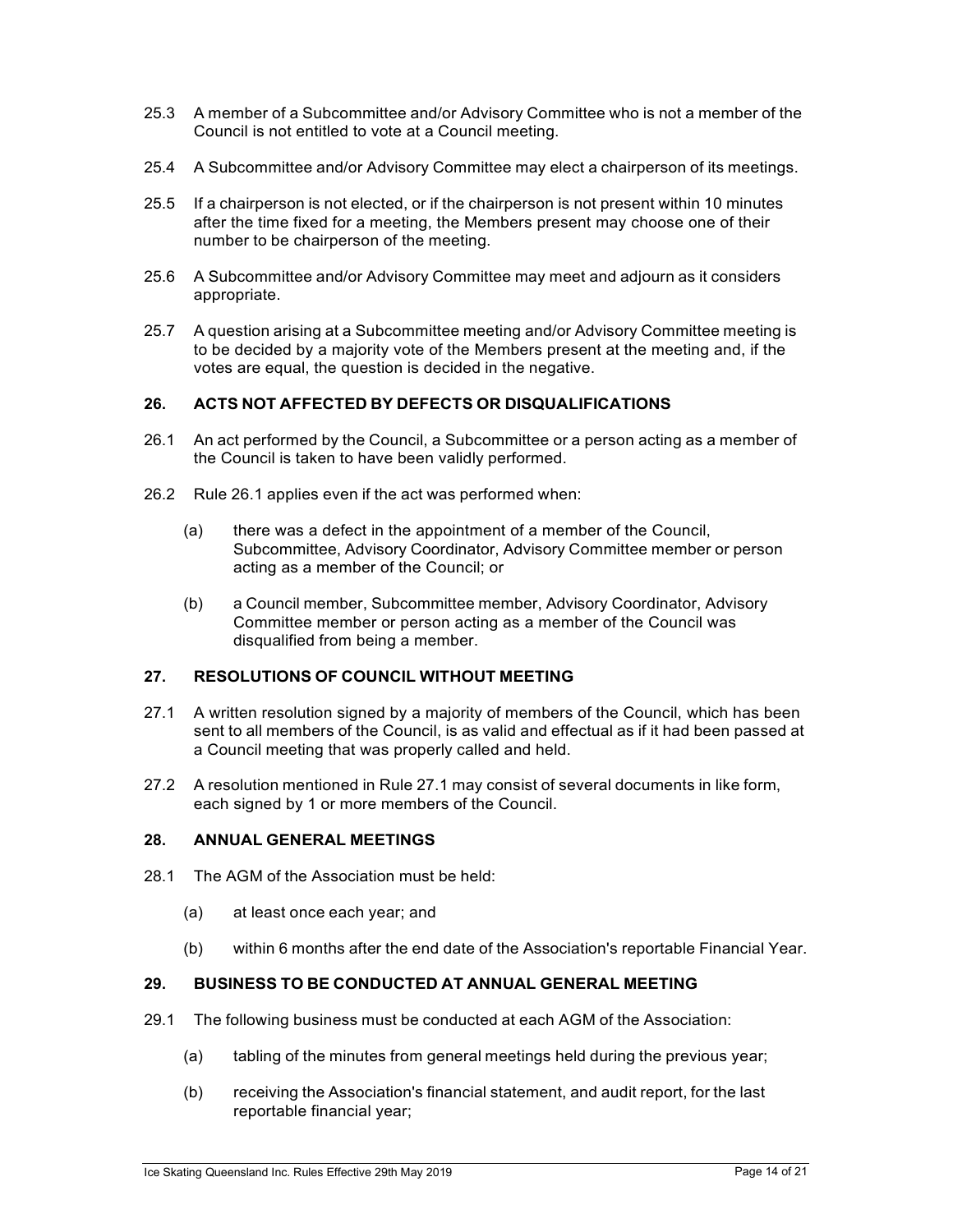- (c) presenting the financial statement and audit report to the meeting for adoption;
- (d) electing members of the Council;
- (e) appointing an auditor for the present financial year;

#### **30. NOTICE OF GENERAL MEETING**

- 30.1 The secretary may call a general meeting of the Association, upon a resolution by Council.
- 30.2 The secretary must give at least 21 days written notice of the meeting to each eligible voting Member of the Association.
- 30.3 If the secretary is unable or unwilling to call the meeting, the president must call the meeting.
- 30.4 Written notice of a general meeting must be sent to all eligible voting Members.
- 30.5 Notice of the following meetings must be given in writing:
	- (a) a meeting called to hear and decide the appeal of a person against the Council's decision:
		- (i) to reject the person's application for membership of the Association; or
		- (ii) to terminate the person's membership of the Association,
	- (b) a meeting called to hear and decide a proposed special resolution of the Association.
- 30.6 A notice of a general meeting must state the business to be conducted at the meeting.

# **31. QUORUM FOR, AND ADJOURNMENT OF GENERAL MEETING**

- 31.1 The quorum for a general meeting is at least double the number of Members elected or appointed to the Council at the close of the Association's last general meeting plus one.
- 31.2 However, if all Members of the Association are members of the Council, the quorum is the total number of Members less one.
- 31.3 No business may be conducted at a general meeting unless there is a quorum of Members when the meeting proceeds to business.
- 31.4 If there is no quorum within 30 minutes after the time fixed for a general meeting called on the request of members of the Council or the Association, the meeting lapses.
- 31.5 If there is no quorum within 30 minutes after the time fixed for a general meeting called other than on the request of members of the Council or the Association:
	- (a) the meeting is to be adjourned for at least 7 days; and
	- (b) the Council is to decide the day, time and place of the adjourned meeting.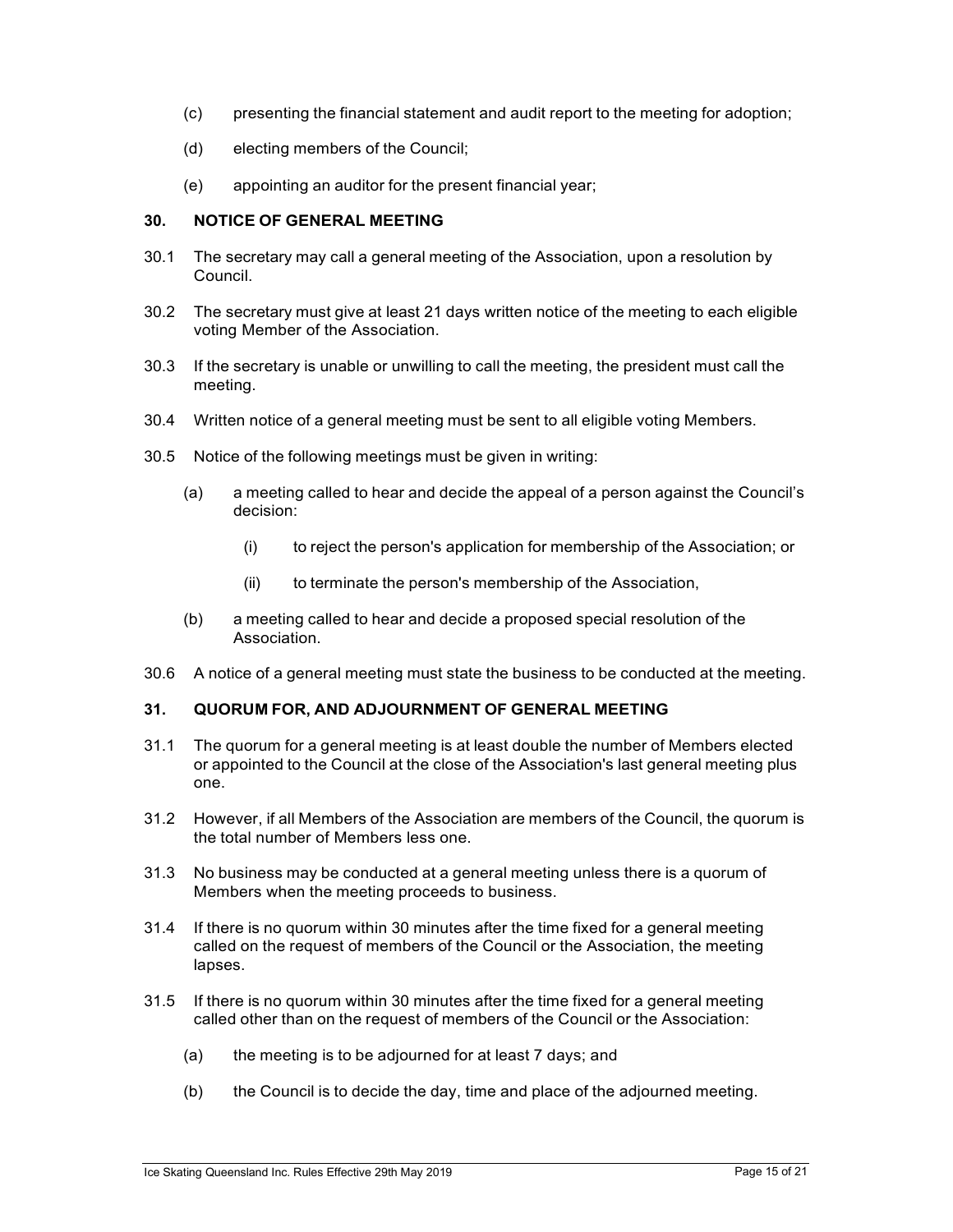- 31.6 The chairperson:
	- (a) may, with the consent of any meeting at which there is a quorum; and
	- (b) must if directed by the meeting,

adjourn the meeting from time to time and from place to place.

- 31.7 If a meeting is adjourned under Rule 31.6, only the business left unfinished at the meeting from which the adjournment took place may be conducted at the adjourned meeting.
- 31.8 The secretary must give the Members notice of an adjournment within 2 days of the adjournment.
- 31.9 If a meeting is adjourned for at least 30 days, notice of the adjourned meeting must be given in the same way notice is given for an original meeting.

## **32. PROCEDURE AT GENERAL MEETING**

- 32.1 A Senior Member may take part and vote in a general meeting including an AGM only by the Member attending in person.
- 32.2 At each general meeting:
	- (a) the president is to preside as chairperson; and
	- (b) if there is no president or if the president is not present within 15 minutes after the time fixed for the meeting or the president is unwilling to act or continue to act, the Members present must elect one of their number to be chairperson of the meeting; and
	- (c) the chairperson must conduct the meeting in a proper and orderly way.
- 32.3 Observers may attend a General Meeting including an AGM with the prior written approval of the Council.

# **33. VOTING AT GENERAL MEETING**

- 33.1 At a general meeting, each question, matter or resolution, other than a Special Resolution, must be decided by a majority of votes of the Members present.
- 33.2 Senior Members and no others, subject to these Rules, are entitled to vote.
- 33.3 Each Member present and eligible to vote is entitled to 1 vote only and, if the votes are equal, the chairperson has a casting vote as well as a primary vote.
- 33.4 A Member is not entitled to vote at a general meeting if the Member's annual subscription is in arrears at the date of the meeting.
- 33.5 The method of voting is to be decided by the Council.
- 33.6 However, if at least one Member present demands a secret ballot, voting must be by secret ballot.
- 33.7 If a secret ballot is held, the chairperson must appoint 2 Members to conduct the secret ballot in the way the chairperson decides.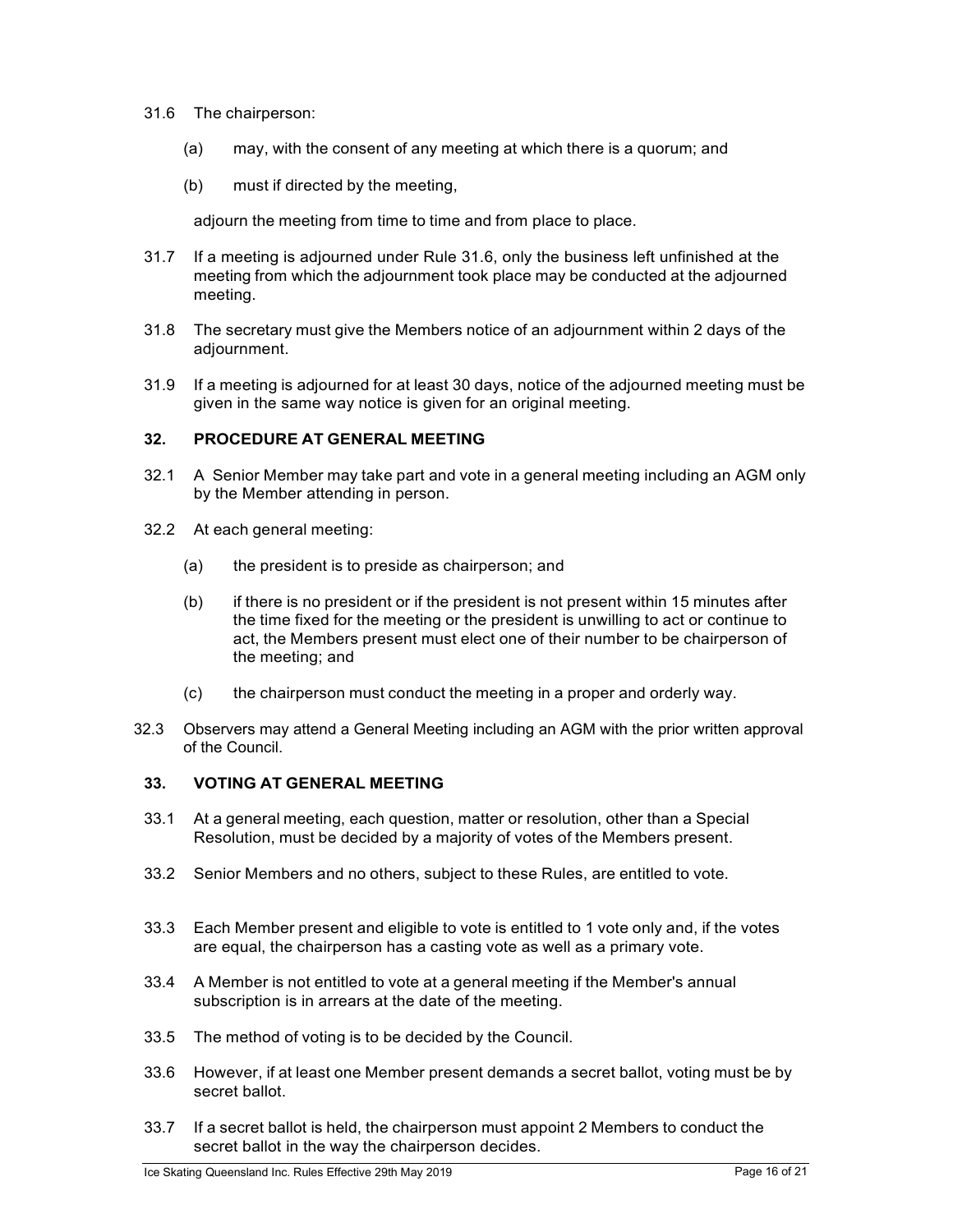33.8 The result of a secret ballot as declared by the chairperson is taken to be a resolution of the meeting at which the ballot was held.

# **34. SPECIAL GENERAL MEETING**

- 34.1 The secretary must call a special general meeting by giving each voting Member of the Association notice of the meeting within 14 days after:
	- (a) being directed to call the meeting by the Council; or
	- (b) being given a written request signed by:
		- (i) at least 33% of the number of members of the Council when the request is signed; or
		- (ii) at least the number of Senior Members of the Association equal to double the number of Members of the Association on the Council when the request is signed plus 1; or
	- (c) being given a written notice of an intention to appeal against the decision of the Council:
		- (i) to reject an application for membership; or
		- (ii) to terminate a person's membership.
- 34.2 A request mentioned in Rule 34.1(b) must state:
	- (a) why the special general meeting is being called; and
	- (b) the business to be conducted at the meeting.
- 34.3 A special general meeting must be held within 3 months after the secretary:
	- (a) is directed to call the meeting by the Council; or
	- (b) is given the written request mentioned in Rule 34.1(b); or
	- $(c)$  is given the written notice of an intention to appeal mentioned in Rule 34.1(c).
- 34.4 If the secretary is unable or unwilling to call the special meeting, the president must call the meeting.

#### **35. MINUTES OF GENERAL MEETINGS**

- 35.1 The secretary must ensure full and accurate minutes of all material questions, matters, resolutions and other proceedings of each general meeting are entered in a minute book or recorded electronically.
- 35.2 To ensure the accuracy of the minutes:
	- (a) the minutes of each general meeting must be signed by the chairperson of the meeting, or the chairperson of the next general meeting, verifying their accuracy; and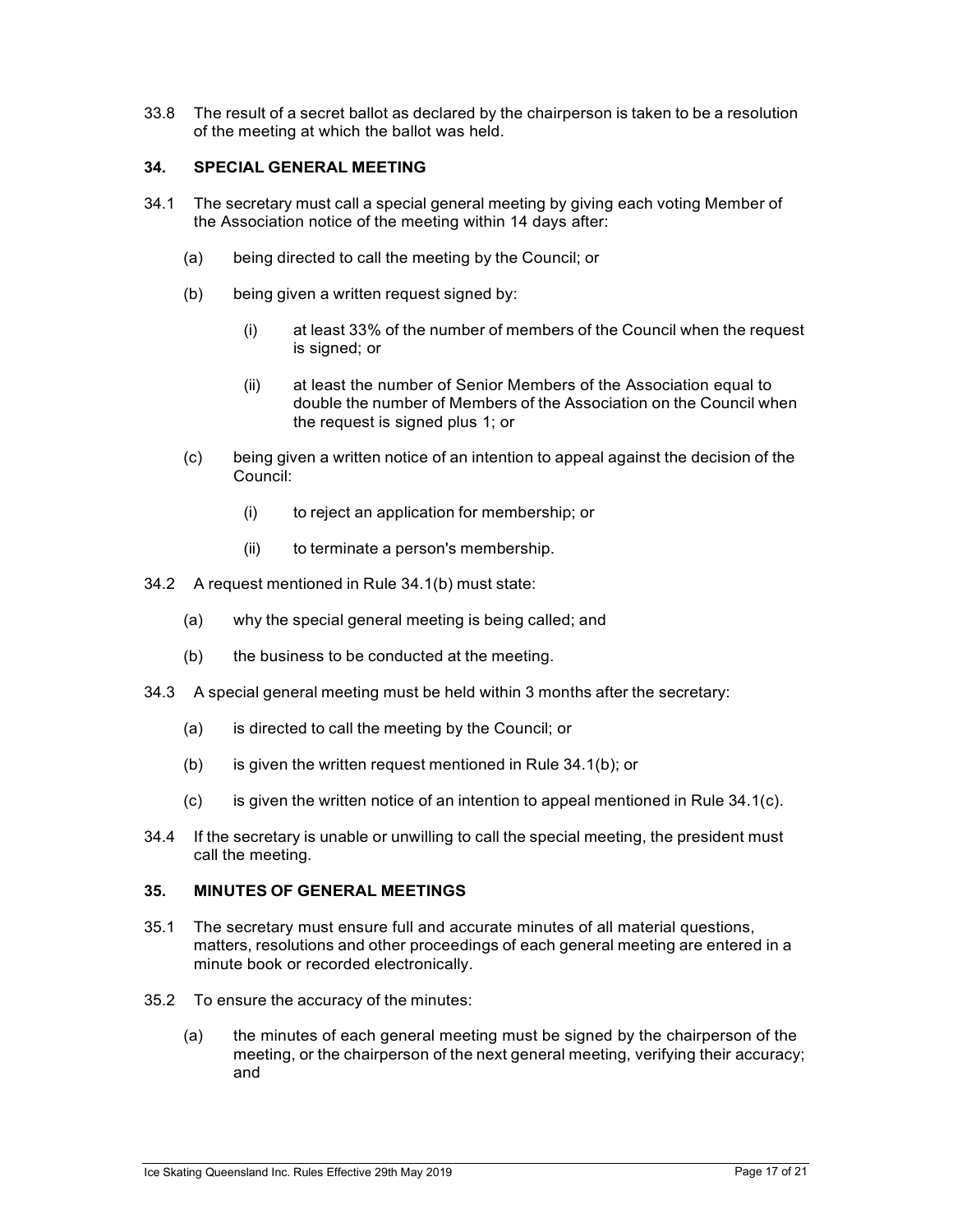- (b) the minutes of each AGM must be signed by the chairperson of the meeting, or the chairperson of the next meeting of the Association that is a general meeting or AGM, verifying their accuracy.
- 35.3 If asked by a Member of the Association, the secretary must, within 28 days after the request is made:
	- (a) make the minute book or electronic record for a particular general meeting available for inspection by the Member at a mutually agreed time and place; and/or
	- (b) give the Member copies of the minutes of the meeting.
- 35.4 The Association may require the Member to pay the reasonable costs of providing copies of the minutes.

#### **36. PROXY OR OTHER VOTING**

36.1 Members are not entitled to vote at any meeting of the Association by proxy, attorney or by using technology.

#### **37. SECTION 47(1) OF THE ACT**

37.1 Section 47(1) of the Act does not apply to the Association.

#### **38. BY-LAWS**

- 38.1 The Council may make, amend or repeal by-laws, consistent with these Rules, for the internal management of the Association.
- 38.2 A by-law may be set aside by a vote of Members at a general meeting of the Association.

# **39. ALTERATION OF RULES**

- 39.1 Subject to the Act, these Rules may be amended, repealed or added to by a Special Resolution carried at a general meeting.
- 39.2 However an amendment, repeal or addition is valid only if it is registered by the chief executive.

#### **40. COMMON SEAL**

- 40.1 The Council must ensure the Association has a common seal.
- 40.2 The common seal must be:
	- (a) kept securely by the secretary; and
	- (b) used only under the authority of the Council.
- 40.3 Each instrument to which the seal is attached must be signed by a member of the Council and countersigned by:
	- (a) the secretary; or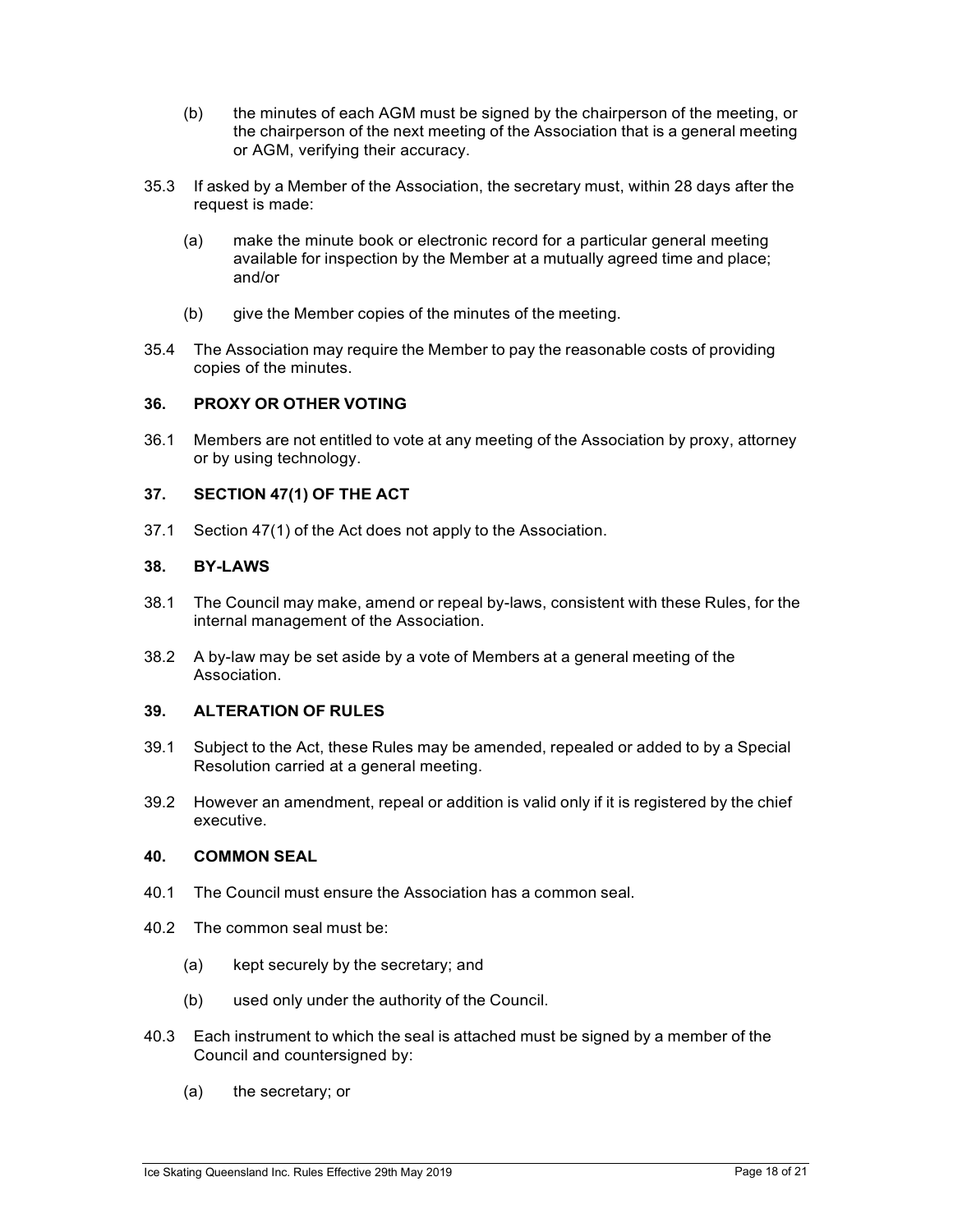- (b) another member of the Council; or
- (c) someone authorised by the Council.

## **41. FUNDS AND ACCOUNTS**

- 41.1 The funds of the Association must be kept in bank accounts in the name of the Association, in financial institutions decided by the Council.
- 41.2 Records and accounts must be kept in the English language showing full and accurate particulars of the financial affairs of the Association.
- 41.3 All amounts must be deposited in the financial institution account as soon as practicable after receipt.
- 41.4 A payment by the Association of \$100 or more must be made by cheque or electronic funds transfer.
- 41.5 If a payment of \$100 or more is made by cheque or EFT, the cheque must be signed or the EFT transaction must be authorised by any 2 of the following:
	- (a) the president;
	- (b) the secretary;
	- (c) the treasurer;
	- (d) any one of three other Members of the Association who have been authorised by the Council to sign cheques issued by the Association.
- 41.6 However, one of the persons who signs the cheque or authorises an EFT transaction must be the president, the secretary or the treasurer.
- 41.7 Cheques, other than cheques for wages, allowances or petty cash recoupment, must be crossed not negotiable.
- 41.8 A petty cash account must be kept on the imprest system, and the Council must decide the amount of petty cash to be kept in the account.
- 41.9 All expenditure must be approved or ratified at a Council meeting.

# **42. GENERAL FINANCIAL MATTERS**

- 42.1 On behalf of the Council, the treasurer must, as soon as practicable after the end date of each financial year, ensure a financial statement for its last reportable Financial Year is prepared.
- 42.2 The income and property of the Association must be used solely in promoting the Association's objects and exercising the Association's powers.

## **43. DOCUMENTS**

43.1 The Council must ensure the safe custody of books, documents, instruments of title and securities of the Association.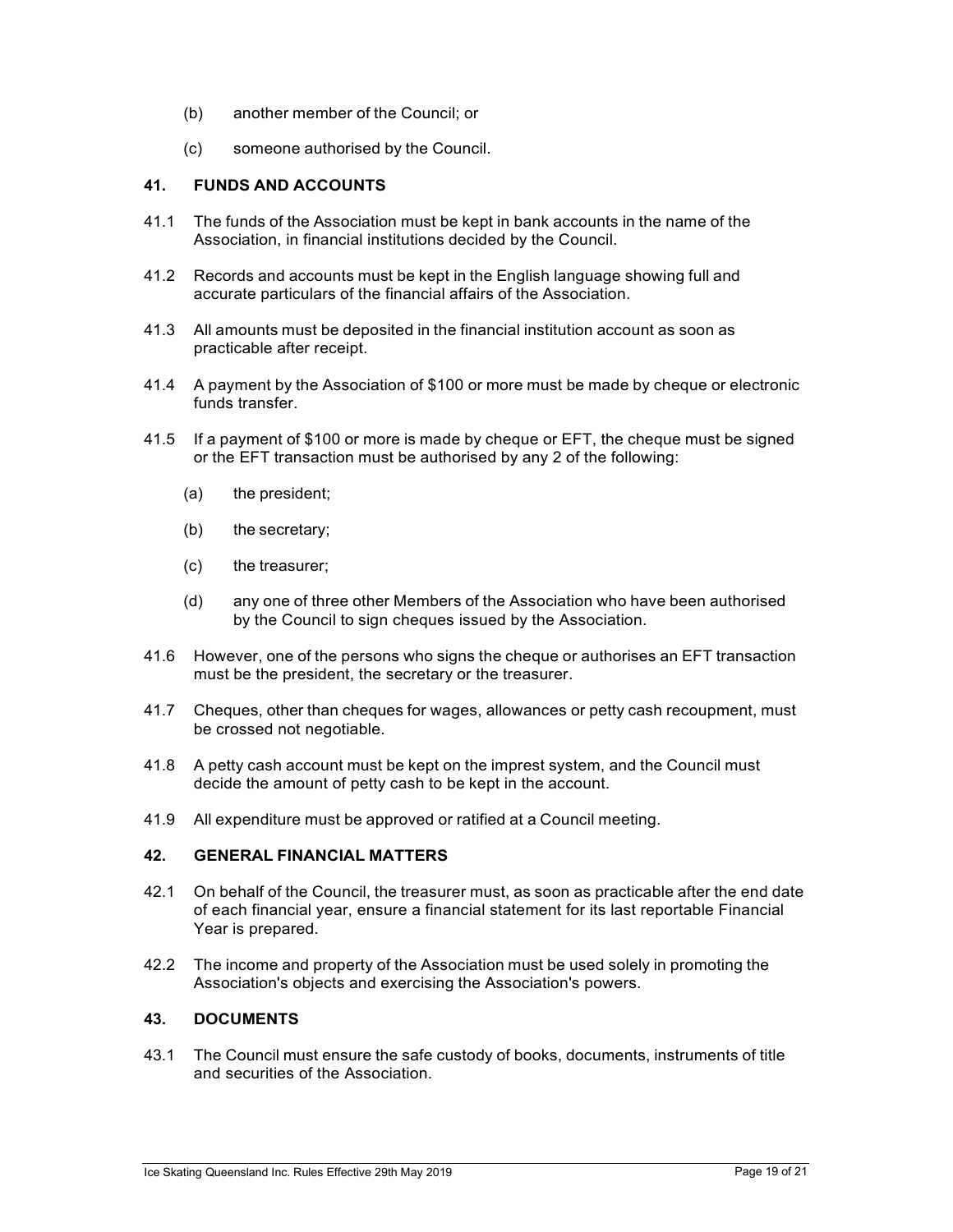#### **44. FINANCIAL YEAR**

44.1 The end date of the Association's Financial Year is 31 December in each year.

#### **45. DISTRIBUTION OF SURPLUS ASSETS**

- 45.1 This Rule applies if the Association—
	- (a) is wound-up under part 10 of the Act; and
	- (b) has surplus assets.
- 45.2 The surplus assets must not be distributed among the Members of the Association.
- 45.3 The surplus assets must be given to another entity:
	- (a) having objects similar to the Association's objects; and
	- (b) the Rules of which prohibit the distribution of the entity's income and assets to its Members.
- 45.4 In this Rule surplus assets see section 92(3) of the Act.

#### **46. AFFILIATED CLUBS**

- 46.1 Any club or Association formed for the promotion of Figure Skating whether or not as the sole object of such club or Association may be constituted an Affiliated Club.
- 46.2 Nominations for consideration as an Affiliated Club must include a copy of their Rules.
- 46.3 Only Associations incorporated under the Act will be considered for affiliation.
- 46.4 Every Affiliated Club shall determine its own Rules and governance, but if there is any alteration in the Rules of the Affiliated Club, these must be forwarded to the secretary.
- 46.5 Each year the Council will determine the annual subscription fee for Affiliated Clubs.
	- (a) The affiliation fees will be due by 1 January each year.
	- (b) If payment is not received by the due date, the members of the Affiliated Club will lose all privileges enjoyed by the Affiliated Club until such time as payment is received.
- 46.6 Every Affiliated Club shall be entitled to appoint from among its own members 1 representative to attend the AGM of the Association as a non-voting observer.
- 46.7 The Affiliated Clubs shall be entitled to appoint one liaising representative to attend Council meetings as a non-voting observer.
	- (a) The secretary of the Association must be informed of the name of the representative prior to attendance at the first meeting.
	- (b) Prior to the representative attending the meeting, the Council must accept the representative from the Affiliated Club.